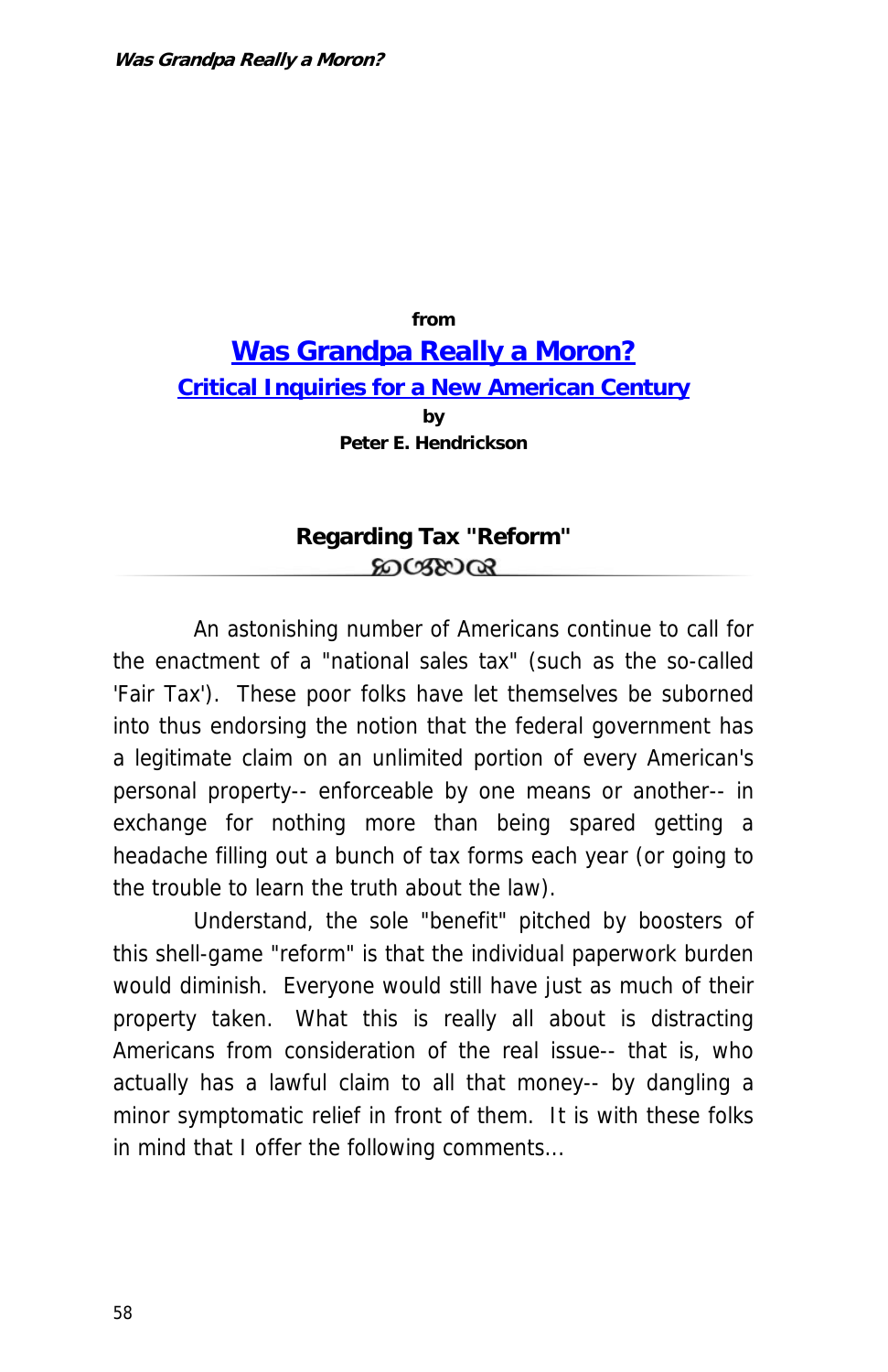"Every reform is only a mask under cover of which a more terrible reform, which dares not yet name itself, advances." -R. W. Emerson

Now that the current income tax structure has been deciphered and revealed to be benign in 'Cracking the Code-The Fascinating Truth About Taxation In America', it falls to all of us to actively and strenuously resist any attempt by the tax beneficiary crowd to replace that structure-- which they are coming to recognize as fatally compromised, for their purposes- with an alternative, such as a national sales tax or value-added tax. Such alternatives-- all of which would seek to maintain spending at or near current levels-- would quickly be riddled with exceptions, special-interest pay-offs and so forth; as well as the subsidies and associated means-testing necessary to forestall what would otherwise be an intolerable burden for the poor. They would quickly become indistinguishable from the current regime in complexity, bureaucracy, and injustice. More importantly, depending upon how such an alternative was instituted, we might never be rid of it.

After all, a broad-based federal sales tax or VAT-- which would be functionally involuntary in nature (thus, direct), and would lack any effective connection between the federal government and the object of the tax as well-- is just as much prohibited by Article 1, Section 9 of the Constitution as is the general tax on receipts that most Americans misunderstand the income tax to be, and thus would be unconstitutional without an amendment. However, with the income tax having been broadly misunderstood-- and thus obnoxiously misapplied-- for so long that many Americans have reached an, "Anything but this!" attitude, there is every danger that the general public could take the position that if a Constitutional amendment would rid us of that current regime, then so be it.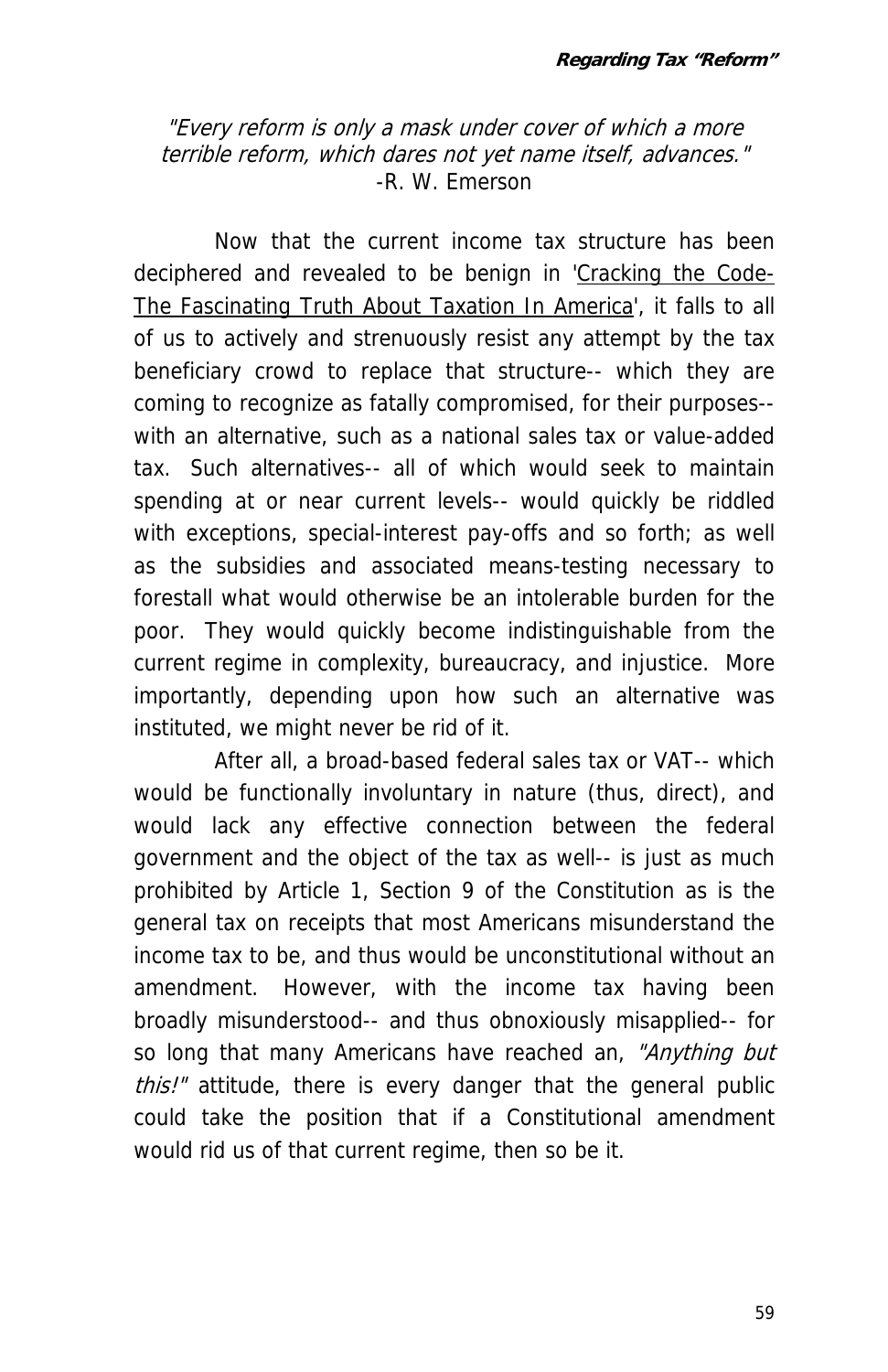## **Was Grandpa Really a Moron?**

Should that happen, not only would we abandon an existing statutory structure which, as actually written, is dramatically better than even the wildest promises made by those who tout "reform", but the evils we suffer under today- by virtue of mere ignorance, something easily remedied-- will become evils we suffer from tomorrow with no remedy available at all. Thus, calls for such reforms really amount to efforts to better secure the benefits enjoyed by clients of the state under the current mis-administration of the existing law.

Some will argue that, since the income tax-- if administered as actually provided for in the law-- can't bring in nearly as much revenue as is delivered to government under the current reign of misunderstanding, a replacement such as one of those touted by the "reformers" is unavoidable, whatever its faults. This is simply not true.

Even if current levels of spending are deemed desirable or necessary, the Constitution has always provided perfectly adequate methods by which the money can be raised. There is no limit to the size of a lawful apportioned direct tax-- and such a tax can be sought as often as circumstances require. A revenue tariff is also available, and capable of bringing in very large amounts indefinitely. These are the methods provided for by the founders, and they are quite sufficient. They also happen to be far more accountable and politically rigorous than the open spigot of money into the federal coffers that the misadministered income tax has become, and thus far less desirable to the political class.

In fact, one of the most pernicious politicalaccountability-evasion aspects of the mis-administered "income" tax enjoyed by the state under the current regime-- the concealment of the true tax burden by means of the "withholding" system-- would be exacerbated enormously by a national sales tax, or VAT. "Withholding" arranges things so that most Americans never really perceive the total amount

60